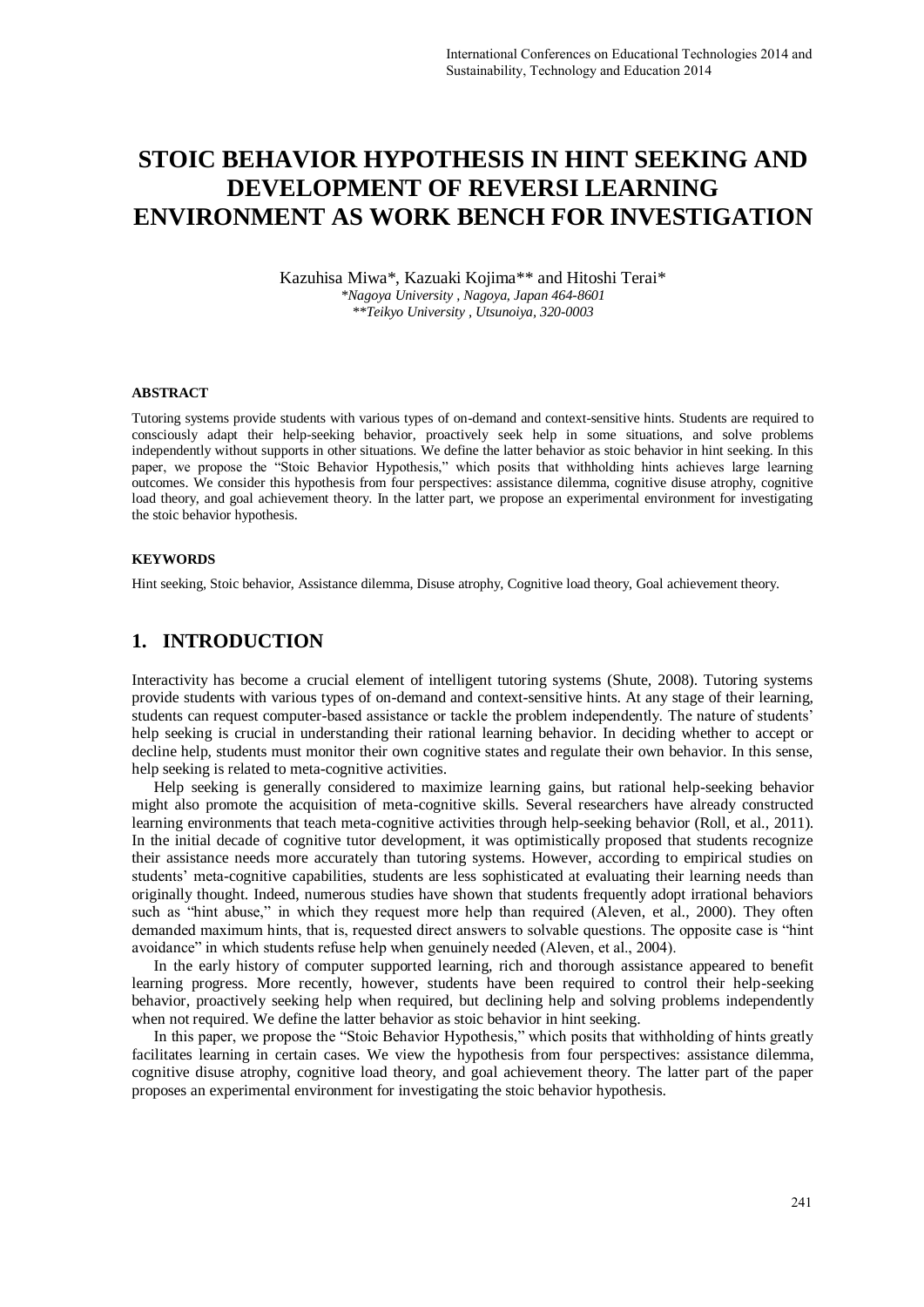# **2. FOUR PERSPECTIVES**

#### **2.1 Assistance Dilemma Perspective**

The assistance dilemma issue is a critical consideration in computer learning support. Koedinger and Aleven (2007) posed a crucial question: how should learning environments balance assistance and withholding in order to optimize the learning process? While high assistance provides useful scaffolding that sometimes facilitates learning, it also elicits superficial responses without consideration. On the other hand, low assistance encourages self-learning in students, but may introduce enormous errors and sometimes impedes effective learning. To solve this dilemma, the support levels in tutoring systems must be adaptively controlled. The assistance dilemma is regarded as a primary problem in recent intelligent tutoring systems with high interactivity.

Much of help information promotes students' problem solving in the learning phase by reducing errors and preventing time-consuming trial and error behavior. However, such high assistance does not necessarily correlate with high learning gains. This discrepancy may result from the duality of cognitive processing, i.e., task performance and learning require different cognitive activities (Sweller, 1988). According to the assistance dilemma perspective, reduced assistance promotes learning under certain circumstances. Stoic behavior is expected to increase learning effects, even while incurring a partial loss of problem solving performance.

#### **2.2 Cognitive Disuse Atrophy Perspective**

The stoic behavior hypothesis was also motivated by human factor studies on automated systems. Automated systems are valuable supplements that greatly enhance human abilities in a range of working environments (Parasuraman & Riley, 1997). However, the convenience of such systems has negatively impacted some aspects of human society. A majority of people may already be experiencing the effects of these technologies. For example, daily usage of car navigation systems and word processers with spell check software remove the need to memorize maps and word spellings, respectively. Consequently, these everyday skills may be lost. Human factor studies have reported that the continuous use of automated systems decreases users' manipulation abilities (Sarter & Woods, 200). More seriously, complacency induced by automated device use has caused aircraft accidents (Wiener & Curry, 1980).

Miwa and Terai have proposed a concept called cognitive disuse atrophy to describe the loss of cognitive ability by lack of use (Miwa & Terai, 2014). The term "disuse atrophy" is generally applied to physical body atrophy, such as muscle wasting. Muscles that are no longer used slowly weaken. The body can also become weakened by continuous physical support that minimizes its use. We extend the bodily concept of disuse atrophy to cognitive abilities. Automated systems provide extremely high levels of support during problem solving tasks. Cognitive disuse atrophy occurs when performance skills and knowledge are diminished or lost under such assistance, even when a task is performed well. Maintaining control and providing less excessive help may be important for skill acquisition and learning knowledge, implying the validity of stoic behavior in hint seeking.

### **2.3 Cognitive Load Theory Perspective**

Cognitive load theory has provided informative perspectives for designing learning environments constrained by cognitive architecture (Sweller, 1988). The cognitive load theory distinguishes three types of cognitive loads: intrinsic, extraneous, and germane (Sweller, van Merrienboer, & Paas, 1998). The intrinsic load is the basic cognitive load required to perform a task. The intrinsic load increases with increasing difficulty of a task and decreasing expertise of the performer. The extraneous load is the wasted cognitive load that is unrelated to learning activities, and is reluctantly processed. One source of extraneous load is inappropriately designed learning material. Extraneous load can also be increased by lack of related knowledge and problem solving skills. Finally, the germane load is the cognitive load for learning, such as constructing schemata.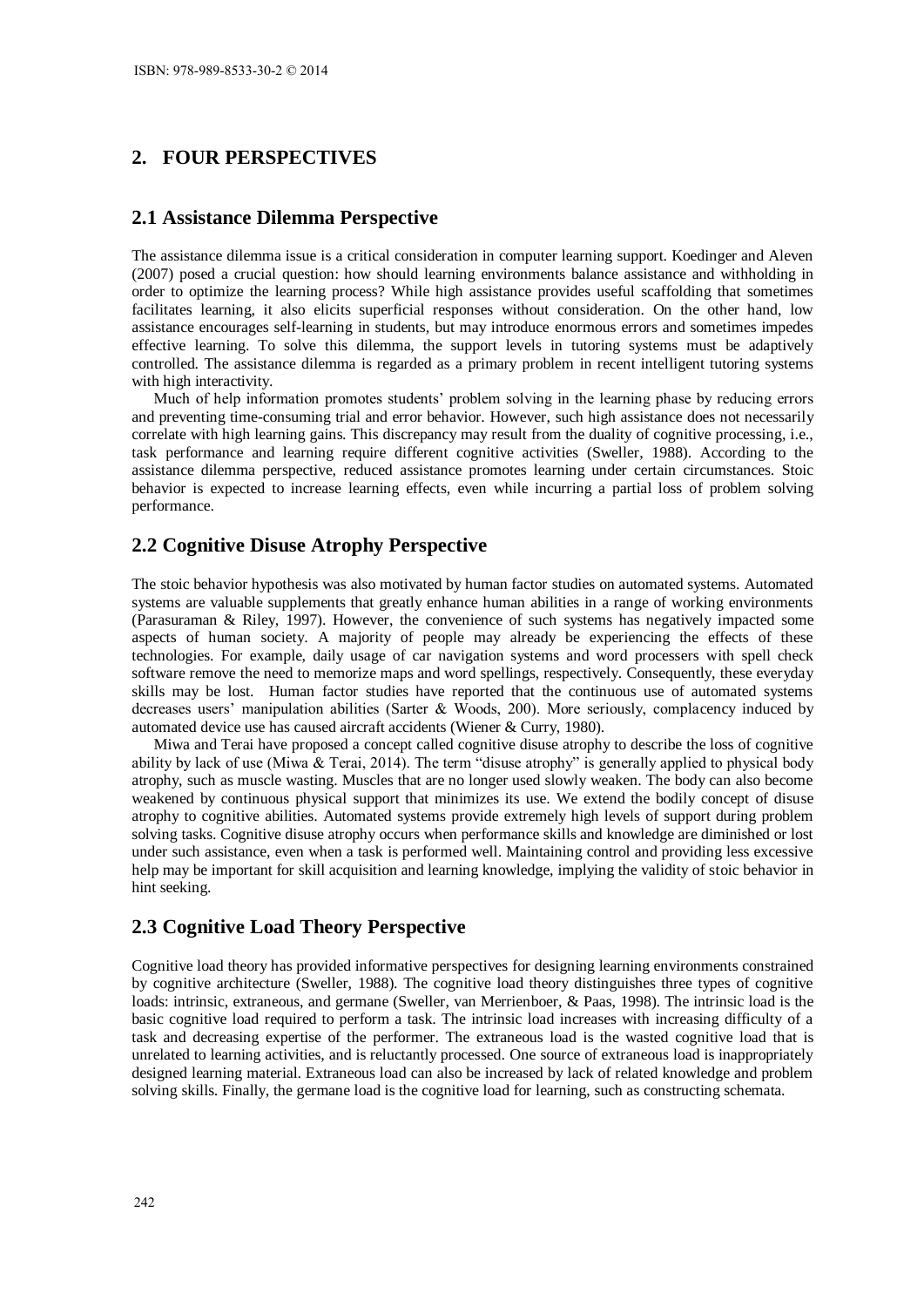Large assistance decreases the extraneous load by presenting related information for problem solving. Many design principles for reducing the extraneous load have been proposed. However, it should be noted that decreasing the extraneous load by providing high-level assistance does not necessarily increase the germane load, because the learning is reduced with superficial problem solving without deliberate thinking. The germane load is presumably increased by the so-called variability effect, a principle by which learners investigate a single topic with multiple representations and under various contexts. The low assistance imposed by stoic behavior may guide students toward reflective thinking and deeper consideration, activating their cognitive efforts in generalizing knowledge and developing schema, thereby increasing their germane load (Paas & van Gog, 2006; Ayres & van Gog, 2009).

# **2.4 Goal Achievement Theory Perspective**

Another theory relevant to the stoic behavior hypothesis is the goal achievement theory (Elliot & Dweck, 1988). This theory has provided theoretical perspectives on the relationships between students' goals and their learning activities. It has also accumulated a vast amount of empirical findings. In goal achievement theory, student goals are divided into mastery and performance goals. The former motivates students to develop their own abilities, whereas the latter motivates them to seek higher social evaluation rather than their own development. In the early stages of goal achievement theory, the mastery goal was found to be superior to the performance goal (Utman, 1997). When learners set up the mastery goal, they become challenged and exhibit higher independence in task performance. Meanwhile, if learners set up the performance goal, they tend not to challenge them to new missions, and abandon tasks when faced with difficult requirements despite being relatively proactive when receiving high evaluation.

The relationship between students' goals and their help-seeking behavior was investigated in a recent study. According to this study, mastery-goal-oriented students tend to seek abstract (i.e., low level) hints first, and then move to more specific (i.e., high level) hints, whereas performance-goal-oriented students consult quick and direct help during the initial stage (Vaessen, Prins, & Jeuring, 2014). This implies that masteryoriented-students who prefer learning to performing adopt a stoic approach to help seeking, again supporting the stoic behavior hypothesis.

### **3. REVERSI LEARNING ENVIRONMENT AS WORK BENCH**

We are developing a Reversi-based learning environment as a workbench for investigating the stoic behavior hypothesis.

In our learning environment, a participant plays 8 by 8 Reversi games against an opponent computer agent. A partner agent assists the participant in selecting winning moves. Both agents are equipped with a Reversi engine, Edax, that suggests the best move by assessing future states in the game. The partner agent recommends candidate moves among valid squares before the participant makes a move. The competence of each agent is controllable by setting the maximum depth to which Edax searches the future game states. The Edax-incorporated agents are exceptionally competent Reversi players that cannot be defeated by human participants. To lower the strength of the opponent agent to a level compatible with human participants, the agents are set to randomly miss the best move four times in each of the initial, middle, and final stages. Support levels from the partner agent were controlled by presenting the candidate with the best, two, three, or four moves.

To predict the degree of winning by human participants in this environment, we conducted preliminary simulations. The simulated participant randomly selected one of the candidate moves. In the no-support condition, it randomly selected one of the possible moves.

Figure 1 shows the ratio of wins of the simulated participant against the opponent agent in 20 simulated games. The figure implies that the winning ratio of human novices increases as the support level increases. However, the stoic behavior hypothesis predicts that consistently presenting the best move to participants would inhibit their skill mastery compared to mid-range support such as the best two or three moves.